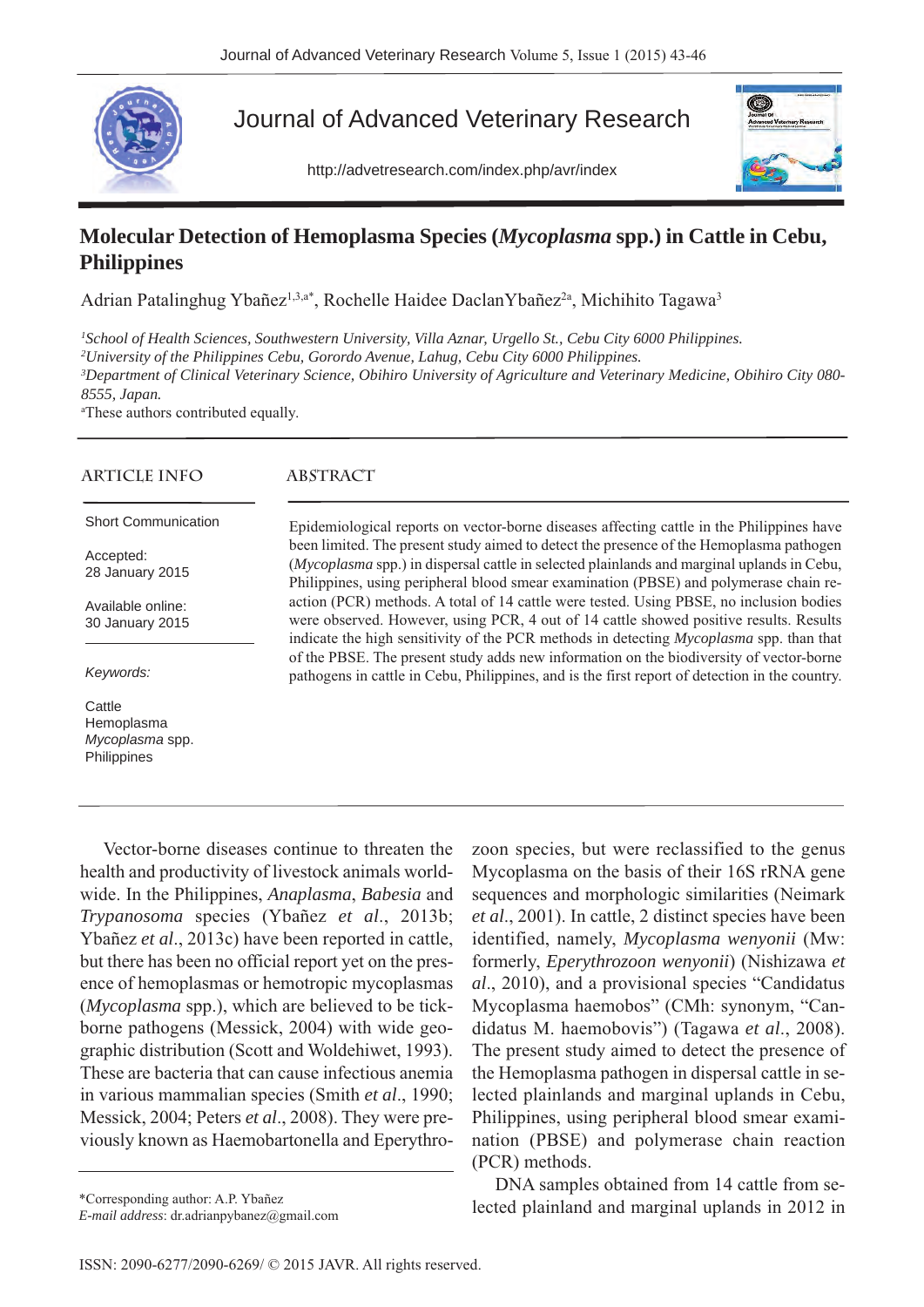Cebu, Philippines were used. These included samples which were used in a previous study (Ybañez *et al*., 2013c). The cattle were part of the dispersal program of the National Dairy Authority of the Philippines to the remote and/or mountain barangays. DNA was sourced from the blood of each cattle collected from the jugular vein using 5 ml sterile syringes and EDTA-coated vacutainer tubes. At the time of blood collection, cattle sources showed varying degrees of emaciation and tick infestation. DNA was extracted using QIAmp DNA blood Mini kit (Qiagen, Hilden,Germany), eluted with 200 µl of the buffer provided by the kit, and stored at −30°C until further use.

PCR amplification was performed using a primer pair  $F<sub>2</sub>$  (5'-ACGAAAGTCTGATGGAG-CAATA-3') and  $R_2$  (5-ACGCCCAATAAATCC-GRATAAT-3) (Jensen *et al*., 2001) in a 25 µl reaction mixture containing 5 µl of each DNA template. The used primers can amplify the 16S rRNA genes of most Hemoplasma species, including *M. haemofelis*, *M. haemocanis*, 'Candidatus M. haemominutum', 'Candidatus M. haemopurvum', *M. wenyonii* and 'Candidatus M. haemobos'(Jensen *et al*., 2001; Tagawa *et al*., 2008). The negative and positive controls used were double distilled water (DDW) and DNA prepared from the blood of a *Mycoplasma* spp.-infected cattle from Japan (Tagawa *et al*., 2012). The amplification products were visualized under UV light using 1.5 % agarose gel in Tris-borate-EDTA (TBE) buffer after migration for 30 minutes and staining with ethidium bromide. Upon visualization, amplicons with longer fragments (approximately 190 bp) and shorter fragments (approximately 170 bp) indicate *M. wenyonii* and 'Candidatus M. haemobos', respectively (Tagawa *et al*., 2008).

Out of 14 cattle, 4 showed positive results using the PCR method for M. wenyonii. Figure 1 shows the gel electrophoresis result of an infected cattle. However, using PBSE, none of the samples revealed stained bodies, suggesting Hemoplasma infection (Table 1). Although the diagnosis of Hemoplasma infection has been traditionally performed by microscopic examination of the bacterial pathogen on the surface of the erythrocyte or in the plasma, the sensitivity and specificity of this method are low (McAuliffe *et al*., 2006; Tagawa *et al*., 2012). Moreover, PBSE requires proficiency in identifying bacterial pathogens and is prone to errors because artifacts can be construed as inclusion bodies or pathogens (Ybañez *et al*., 2013a). The results of the study corroborated with previous studies showing the high sensitivity of the PCR methods in detecting the pathogen compared to that of the PBSE (McAuliffe *et al*., 2006; Tagawa *et al*., 2012). Recent studies have also favored the use of PCR as an aid in diagnosing bovine hemoplasmosis (Messick, 2004; Tagawa *et al*., 2008; Tagawa *et al*., 2010; Girotto *et al*., 2012; Tagawa *et al*., 2012).

It was noted that all the dispersal cattle had ticks and were pastured. Pastured cattle are known to have higher risk of exposure to blood-sucking



Fig. 1. Gel electrophoresis result of an amplified PCR product from a Hemoplasma-infected cattle from Cebu, Philippines. L-100 bp ladder, Lane 1 – Infected cattle, Lane 2- Positive control (*Mycoplasma wenyonii*), Lane 3 –Positive control ('Candidatus M. haemobos'), Lane 4 – Negative control (Distilled water).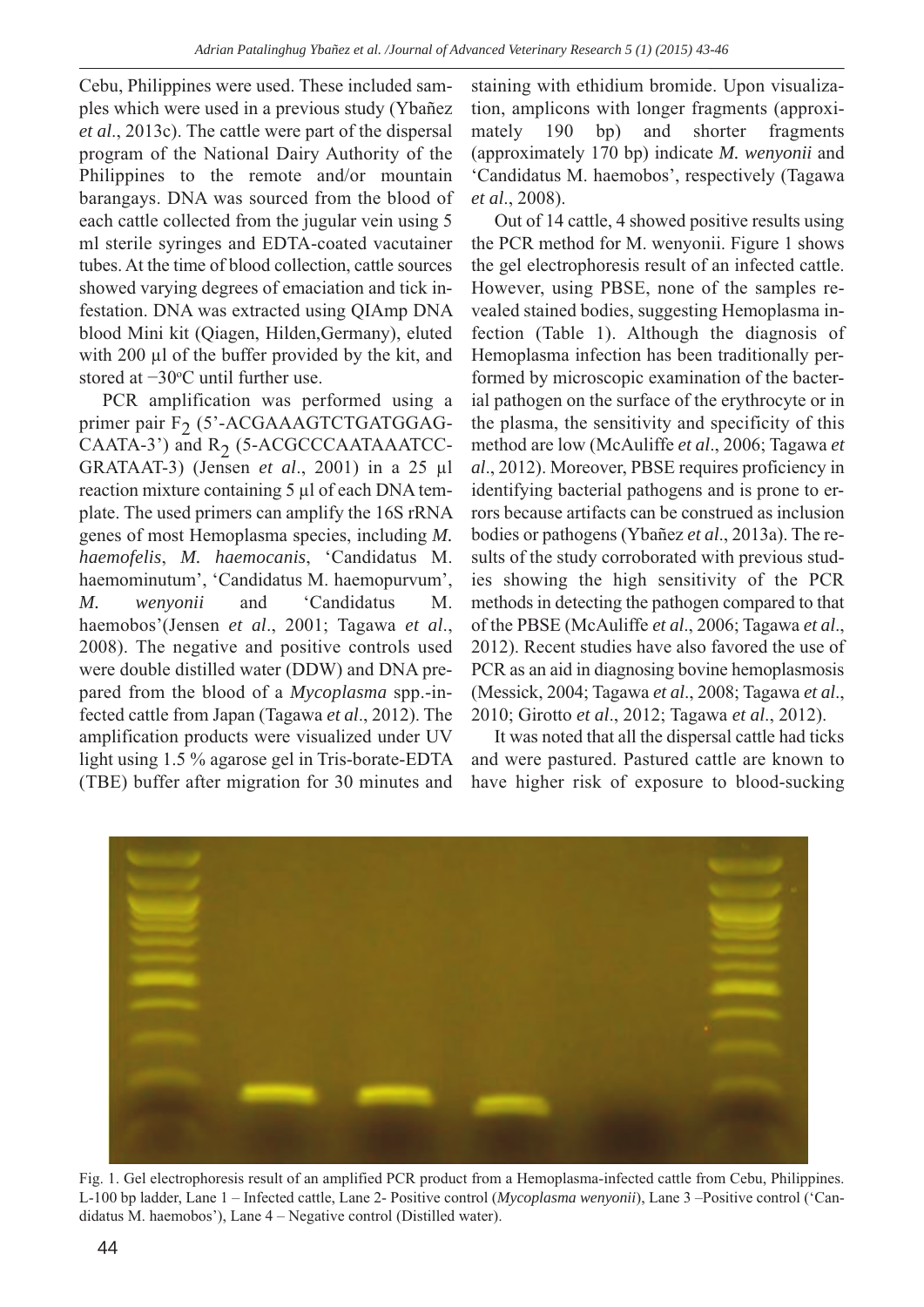| Cattle       | Location                 |                 | Hemoplasma Detection |             |
|--------------|--------------------------|-----------------|----------------------|-------------|
|              | Area                     | Classification  | PCR                  | <b>PBSE</b> |
| đ            | Tayud, Consolacion, Cebu | Plainland       |                      |             |
|              | Tayud, Consolacion, Cebu | Plainland       |                      |             |
| 3            | Binaliw, Danao, Cebu     | Marginal Upland |                      |             |
| 4            | Tabok, Danao, Cebu       | Marginal Upland |                      |             |
| 5            | Guba, Cebu City          | Marginal Upland |                      |             |
| 6            | Guba, Cebu City          | Marginal Upland |                      |             |
|              | Guba, Cebu City          | Marginal Upland |                      |             |
| s            | Lusaran, Cebu City       | Marginal Upland |                      |             |
| 9            | Lusaran, Cebu City       | Marginal Upland |                      |             |
| 10           | Lusaran, Cebu City       | Marginal Upland |                      |             |
| 11           | Lusaran, Cebu City       | Marginal Upland |                      |             |
| $12^{\circ}$ | Lusaran, Cebu City       | Marginal Upland |                      |             |
| 13           | Lusaran, Cebu City       | Marginal Upland |                      |             |
| 14           | Lusaran, Cebu City       | Marginal Upland |                      |             |

Table 1. Results of Hemoplasma Testing using Polymerase Chain Reaction (PCR) and peripheral blood smear examination (PBSE) in Cattle in Cebu, Philippines.

arthropods that are capable of transmitting the Hemoplasma pathogen (Messick, 2004). Because Hemoplasma infection can be chronic and/or subclinical, or cause severe anemia, transient fever, lymphadenopathy, anorexia, weight loss and decreased milk production (Smith *et al*., 1990; Messick, 2004; Genova *et al*., 2011), its presence in the cattle population of Cebu can have an effect on their health and productivity. A study by Tagawa *et al*. (2013) also implied that calf birth weight may also be lower if infected with the pathogen. All these can impact the local farmer beneficiaries of the dispersal cattle program in the plainland and marginal uplands, who are usually underprivileged and at the low income bracket of the community.

Although complete blood count (CBC) was not performed in the study, the PCR detection of the pathogen was deemed enough to diagnose Hemoplasma infection. In a related study, a difference on the productivity performance between infected and non-infected cattle were seen, although no significant differences were observed on their blood values (Tagawa *et al*., 2010). Therefore, relying on CBC alone can be unreliable in diagnosing bovine hemoplasmosis. On the other hand, the direct causal relationship of the emaciation observed on the infected cattle could not be clearly established as this clinical sign is non-specific, and may be

caused by other pathogens as well. Unfortunately, testing for other pathogens like bovine leukemia virus, *Trypanosoma* spp., *Theileria* spp. and *Babesia* spp. were not performed. These may also contribute to the emaciated condition of the dispersal cattle.

The present study provides new information on the biodiversity of vector-borne pathogens in cattle in Cebu, Philippines, and prompts for further studies to determine the prevalence of the pathogen and assess the impact it has on the local livestock industry. It is also the first report of detection in the country. Nonetheless, tick control must be made a part of the local animal health program as the pathogen is most likely to be transmitted via ticks. With the increasing recognition for the need of more advanced methods to detect diseases in the livestock industry, the Department of Agriculture, academe or local government health units should work hand in hand to set-up a diagnostic center that is accessible locally, and is capable of performing the more reliable molecular diagnostics compared to traditional methods.

## **Acknowledgement**

The authors would like to thank the staff of GPY Veterinare Animale - Group of Veterinary